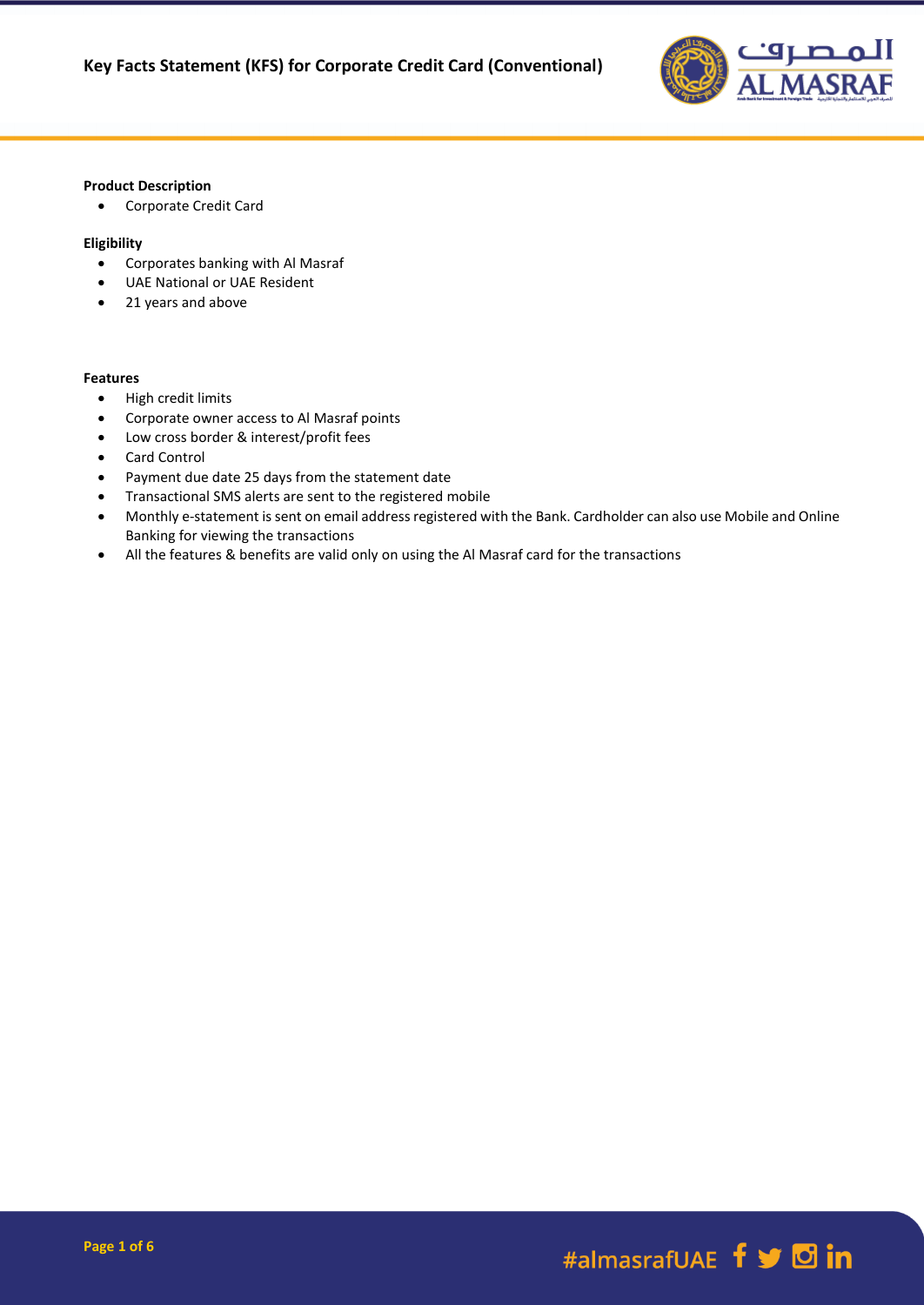

### **Benefits**

| <b>Features &amp; Benefits</b>                                | <b>World</b>                                                                                                                                                        |
|---------------------------------------------------------------|---------------------------------------------------------------------------------------------------------------------------------------------------------------------|
| Al Masraf Reward Points                                       | 1.75 pts per 1USD - International spends<br>1.25 pts per 1USD - Local spends<br>0.5 pts per 1USD - Select MCCs*                                                     |
| Metal card option as per eligibility                          | No                                                                                                                                                                  |
| Concierge                                                     | No                                                                                                                                                                  |
| Soneva offer                                                  | No                                                                                                                                                                  |
| Contactless                                                   | Yes<br>Maximum 3 transactions per day of AED 500 each                                                                                                               |
| Samsung Pay                                                   | Yes                                                                                                                                                                 |
| <b>Airport Lounge Access</b>                                  | Yes<br>lounge key. Unlimited. Self                                                                                                                                  |
| Priceless Specials 2 for 1 offers                             | Yes<br>Offers throughout Middle East across fine dining & activities                                                                                                |
| Udemy.com                                                     | Yes<br>Get up to 30% off on top trending courses and 50% off on course<br>of the month                                                                              |
| Booking.com                                                   | Yes<br>10% cash back. Register on www.booking.com/mastercardmea                                                                                                     |
| Global Hotel Alliance Premium membership<br>(Discovery Black) | No                                                                                                                                                                  |
| Rentalcars.com                                                | Yes<br>up to 10% discounts.                                                                                                                                         |
| Hertz                                                         | Yes<br>Gold Plus Rewards 5 star. Complimentary one class upgrade, if<br>available Jump queues, up to 15% off                                                        |
| Avis                                                          | Yes<br>Complimentary Upgrade. Up to 25% off.                                                                                                                        |
| Cleartrip.com Airline discount                                | Yes<br>up to 10% discount with no minimum amount restrictions. Promo<br>Code MCWORLD                                                                                |
| Global Blue VIP Service for VAT reclaim                       | Yes<br>Complementary access to lounge at select cities. Complimentary<br>access to fast track service at select Airport                                             |
| MyUS Premium Shipping discount                                | Yes<br>Free premium membership for 2 years, free account set-up, 30%<br>off shipping in first month & 20% off for the remainder 2 yr.<br>membership                 |
| Collison damage waiver                                        | No                                                                                                                                                                  |
| Travel Inconvenience Insurance                                | Yes<br>Baggage loss USD 3,000<br>Baggage/Trip delay: USD 300<br>Trip curtailment/cancellation: up to USD 7,500                                                      |
| <b>Travel Medical Insurance</b>                               | Yes<br>Emergency medical, evacuation & repatriation up to USD 500,000<br>Medical expenses (accident or sickness): up to USD 500,000<br>Daily Hospital cash: USD 100 |

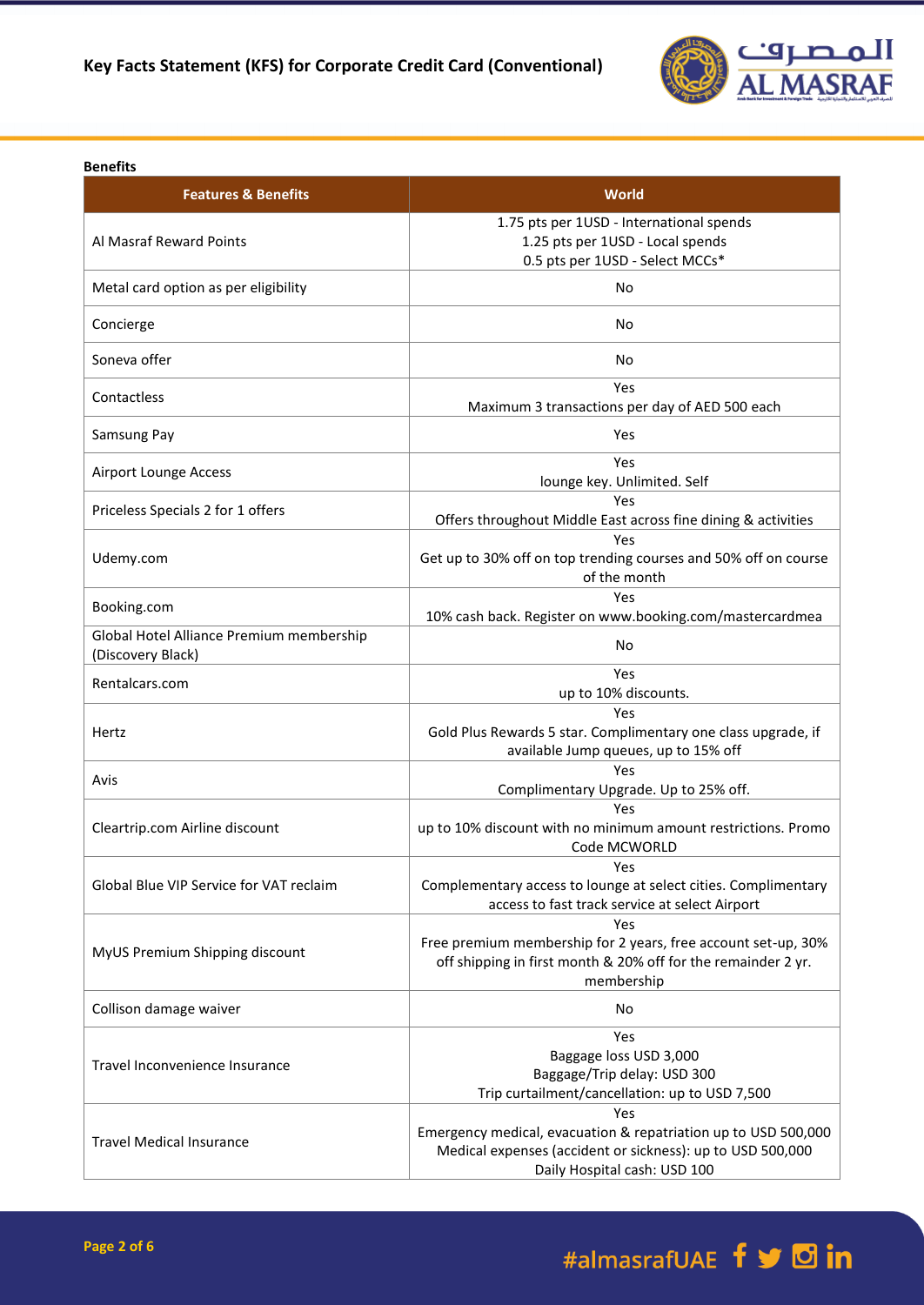

| Free Travel Insurance Letter - Schengen Visa | Yes |
|----------------------------------------------|-----|
| Mastercard for you App                       | Yes |
| <b>Purchase Protection</b>                   | No. |

\*Select MCCs include: Government Services, DEWA, SEWA, ADWEA, Salik, Etisalat, Du, Charities, Grocery and Supermarkets, Utilities and Bill Payments, Schools, Education, Transits, Transport, Telecommunication, Real Estate, Fuel/Petrol/Gas stations, Health & Beauty, Motion Pictures & Theatres, Computer Services, Automobiles & Vehicles and Insurance Services and all spends in Euro and Europe

### **Fees**

- Al Masraf publishes its Retail Banking Schedule of Charges in line with its commitment to a transparent Customer relationship. *(Please visit our website www.almasraf.ae for Retail Banking Schedule of Charges which includes corporate credit card)*
- Cardholders are strongly encouraged to write to us on [info@almasraf.ae](mailto:info@almasraf.ae) if you need more clarity on any fees charged to the account.

# **Cooling-Off Period**

- This "Cooling-Off Period" is offered as part of our commitment to maintain a fair Banking relationship
- Application forms has the option for the customer to waive the Cooling-Off Period.
- In case customer decides not to waive and would like to think through, Bank will wait for 5 Business Days and will proceed the issuance/disbursal post this 5 Business Days if customer has not reverted to cancel the request.

# **Additional notes and Frequently Asked Questions**

# **1. Issuance of Credit Card**

Corporate credit card is issued to Al Masraf Corporates and their employees. Application must be signed by the authorized signatory/s and the credit limit is part of the corporate facilities. Credit cards are subject to meeting AECB, CB UAE guidelines and banks internal credit, risk and compliance policies.

# **2. Corporate Card holder**

Corporate employee will be the actual cardholder as supplementary card. This employee is authorized by the authorized signatory to use the card and the corporate is liable for all the spends. The corporate can control the card limits of individual cards (employee supplementary) by increasing/decreasing or limiting the usage

# **3. Activation and PIN generation**

Cardholder should activate their card and choose their own PIN via our IVR by calling 600 52 9999 to use their card

# **4. Contactless transactions (pin less)**

Cardholder can do a maximum of 3 without pin contactless transactions per day of AED 500 each. Post that they can do contactless transaction with Pin. Customer is responsible and liable for all the transactions

# **5. Card Block in case of Fraud**

Cardholder can call the contact center at 600 52 9999 to report any fraudulent transaction and block their card. Cardholder can submit a dispute form with the details to claim the amount back. A replacement card will be issued to the cardholder.

# **6. Reporting lost and stolen cards**

Cardholder should call the contact center at 600 52 9999 immediately to report lost/stolen card and the bank will block the card. A new replacement card will be sent and fees as per schedule of charges will apply

Warning: Customer is liable to pay for any transactions done up to the time of reporting and lost / stolen card.

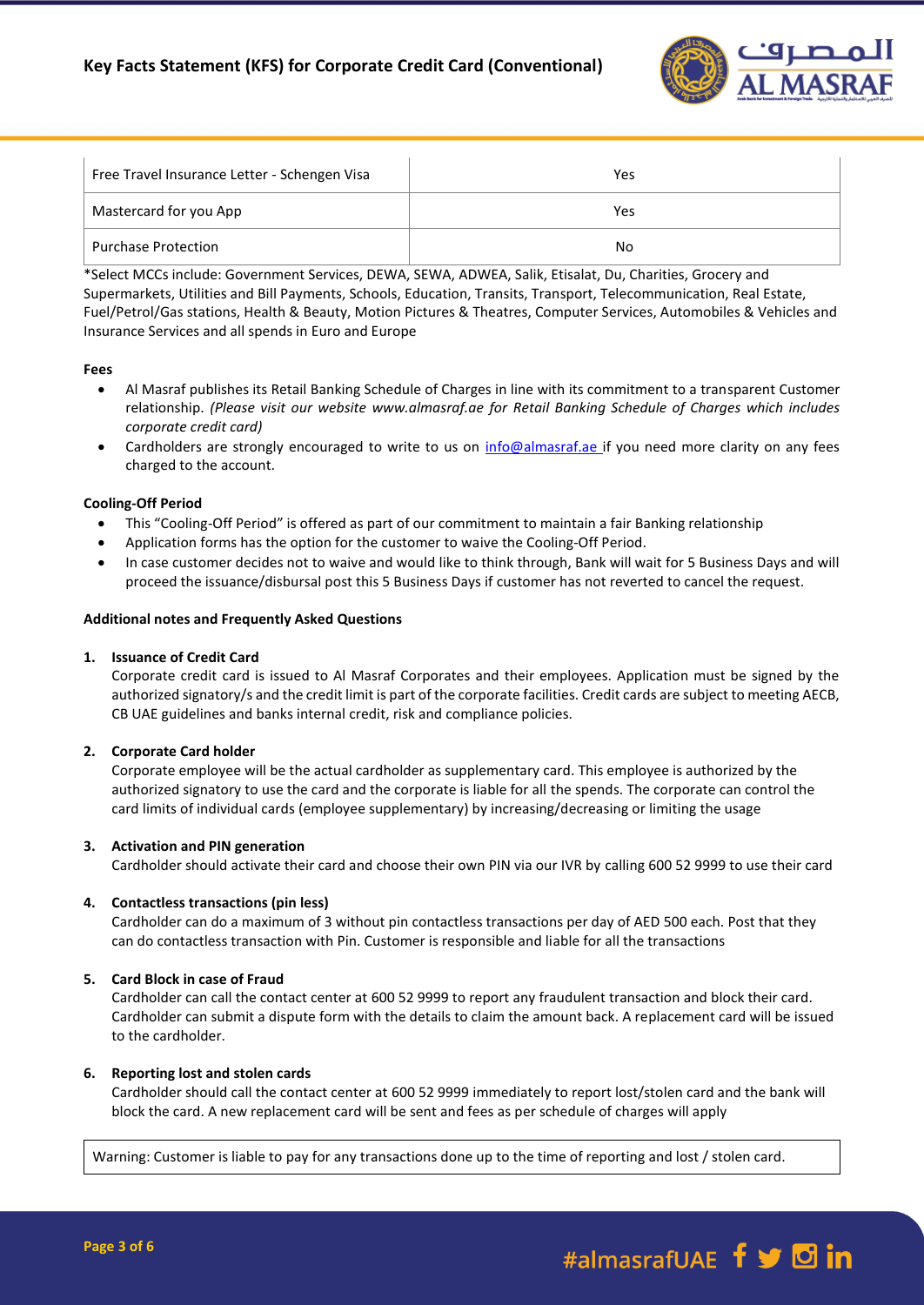

# **7. Annual Fees**

Will be charged once a year, every year, irrespective of usage / status.

# **8. Overlimit**

Transaction authorization cannot exceed its card credit limit. However, in case the customer has utilized 100% of the limits, fees and charges will be additional and an over limit fee will be charged. In case of any transaction resulting in the limit being exceeded may be rejected and may incur fees as per schedule of charges

# **9. Card under lien**

In case corporate opts for credit card against fixed deposit, a lien (FD collateral) of 120% will be kept. This would cover all transactions and fees. In case of default of payment, bank reserves the right to break the FD and settle the card outstanding & fees as per schedule of charges. The customer is liable to pay for any remaining outstanding post such closure.

# **10. Interest / Profit Calculation rates on credit balances**

All purchase transactions are free of interest from the transaction date of each transaction until the statement date and subsequently to the payment due date for that billing cycle.

If there is any outstanding balance of unpaid transactions following the payment due date, then interest will be charged on the daily closing balance from the date of each transaction. This will appear in the next statement. Interest rate as per schedule of fees & charges

Interest is charged on the cash advance from the date of cash advance to the date the cash advance has been settled in full. Interest rate & fees as per schedule of fees

Interest calculation example: Interest Amount = Outstanding Balance \* (Annual Interest Rate / Interest Year Base) \* Period.

(Period is the number of days that have elapsed in the cycle for which the outstanding balance remains to be paid)

# **Example:**

Assumption is first transaction is done on the 2<sup>nd</sup> of the month. Transaction amount of 2,000 and min paid of AED 100 on the  $2^{nd}$  of month 2. Interest rate on retail purchases is 3% per month. Thus, deferred interest of month 1 of 30 days + outstanding balance of month 2 (2,000 for 1 day & 1,900 for 29 days in month 2).

{2,000\*(36% / 360) \*30 days= AED 60} + {2,000\*(36% / 360) \*1 day + 1,900 \* (36% / 360) \*29days = 57.1} = AED 117.10 per month

Warning: In case the customer pays the minimum due, interest is charged on the daily closing balance from the date of each transaction

# **11. Payment Plans – Balance Transfer, Easy Cash & Easy Payment Plans**

Corporate can opt for convenient payment plans which will allow them to pay a small monthly installment over an agreed period.

Warning: Interest rates applies on payment plans. Please note once the plan is taken, cardholder has to pay the interest portion fully even in case of early settlement.

# **12. Transactions**

All transactions will be billed in Dirhams (AED). Any transactions made outside of the U.A.E. will be treated as an international payment and may incur a foreign currency conversion fee. *(Please visit our website www.almasraf.ae for Retail Banking Schedule of Charges)*

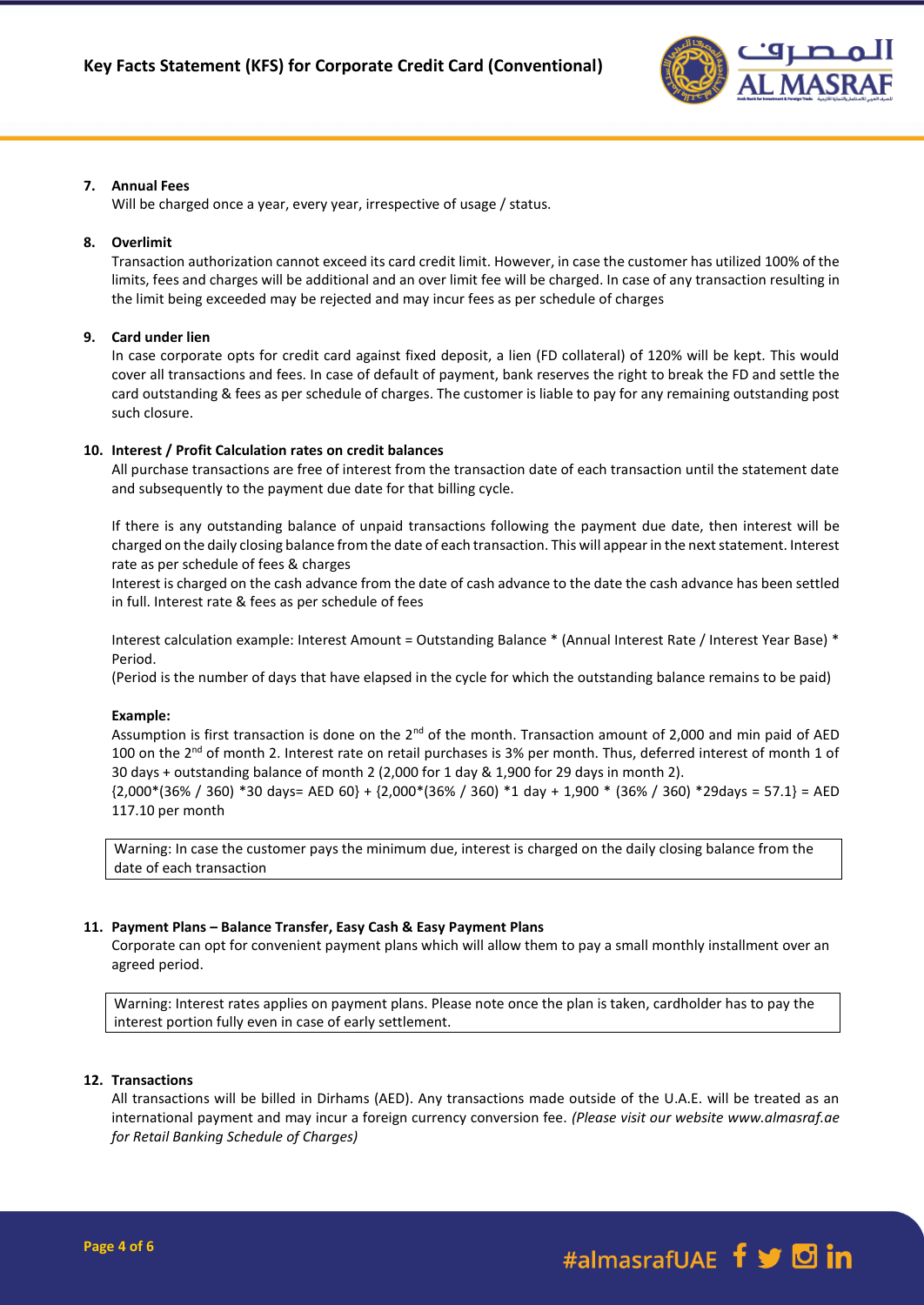

### **13. Dispute and reimbursement (charge back)**

In the event of unauthorized transactions, cardholder must contact the bank contact center immediately and submit a dispute form for reimbursement of such transaction amounts. Cardholder must submit the dispute form to the bank within 42 days from transaction date. If proven unauthorized & not disputed by merchant with proof, it will be credited back to the cardholder's card within 90 days

#### **14. Loyalty Points**

All loyalty points earned by the card holder will belong to the corporate and only the authorized person at corporate can redeem the points. Cardholder will get Al Masraf loyalty points when they spend on their cards. Loyalty points are earned on retail point of sale transactions only. No points are awarded on cash spends, ATM cash withdrawals, fees and payment plans (like balance transfer, easy cash and easy installment plans). Please note that certain merchant categories (MCCs) will earn lower points, as clarified above in the benefits. Cardholder can redeem the loyalty points for cash back or other items. Authorised corporate signatory must log into the Al Masraf loyalty portal and choose the redemption options. The redemption offers may change as per the partner offers and the partner terms and conditions apply.

#### **15. Loyalty Points expiry**

The Al Masraf loyalty points will expire post 3 years if not redeemed. Example, points earned on 2n Jan 2021 will expire as of end of Jan (31 Jan) of 2024.

### **16. Account Statement**

Account Statement shall be delivered by electronic mail to the Cardholders registered email ID once every month free of costs. Any additional Statement request will be charged as per Retail Banking Schedule of Charges *(Please visit our website www.almasraf.ae for Retail Banking Schedule of Charges)*

#### **17. Alerts**

Account-holder is requested to provide Bank with an updated UAE registered mobile number in order to receive SMS text alerts for card account transactions. *(for more details regarding Key Facts Statement for SMS, Online and Mobile Banking, please visit our website www.almasraf.ae)*

# **18. Card closure**

Customer can request to close this card by submitting the request via below channels.

- Contact the Corporate relationship manager / Branches
- Email communication received from card account-holders email address registered with us

Please note that cardholder is expected to settle all their outstanding dues for the request to be processed. The card will be placed on a temporary block and will be fully closed after 45 days from the date of request. Cardholder is expected to settle any outstanding debit/credit to the card account that maybe received during this period. Please note if any credit is received by the bank post the 45 days closure, the same will stand forfeited by the cardholder with no liability from the bank. Please note any and all Al Masraf points balance will be forfeit upon closure request from customer. Please also note that Bank will automatically close all supplementary cards associated with the primary card account.

Warning: Please note if any credit is received by the bank post the 45 days closure, the same will stand forfeited by the cardholder with no liability from the bank. Please note any and all Al Masraf points balance will be forfeit upon closure request from customer.

#### **19. Delivery of Credit Card**

Card will be delivered by courier and they will communicate with the cardholder delivery. A card that remains uncollected for a period of 30 days will be cancelled by the Bank at no cost to the card holder.